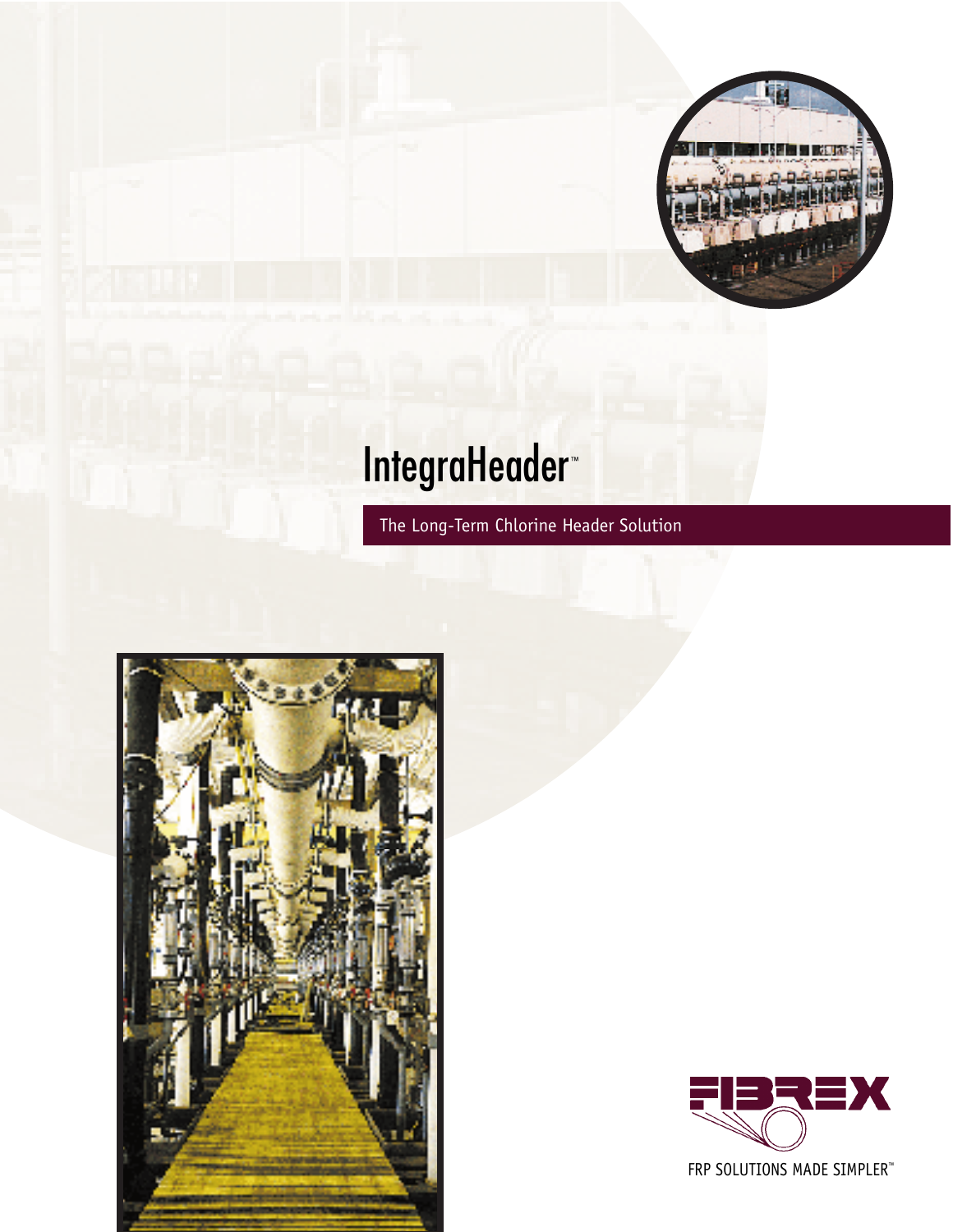## What's The Problem?

Severe attack on this chlorine header is evidenced by signs of leakage in the nozzle connection area. The connection prematurely failed after the sixth year and therefore limited the lifespan of the system.

Corrosion barrier not sufficient.



## Corrosion.

Chlorine is one of the harshest and most corrosive chemicals to work with in the chemical process industry. Chlorine manufacturers struggle to find corrosion-resistant materials that can withstand the intense temperatures on a long-term basis. Chlorine's corrosive power will eat through materials that we often think of as indestructible, including stainless steel. The challenge for chlorine producers is to find a material that can slow down the corrosion process and provide long-term reliability.

Plant shutdowns are very costly, especially when they can be delayed by using materials that have the durability to survive the elements of this service environment. For this reason, FRP composites manufactured specifically for chlorine processing have become the leading material to address the problem of corrosion.

## Conventional Systems



The illustration above represents an old method of attaching nozzles to pipe by filling the interior joint with putty. This nozzle is very susceptible to corrosive attack because vibration, turbulence and flexing at this point will erode the putty out of the joint area, causing the system to fail.



Interior Secondary Overlay (non-mold surface)

An improvement to the above method is often used for attaching nozzles to pipe by providing an inside overlay corrosion barrier. However, this method still allows for a vulnerable joint. The secondary overlay shown in this illustration does not have the smooth mold finish surface necessary to adequately resist corrosive attack in this area. This weak link will likely be the first area in the header system to yield to attack from corrosion and erosion therefore reducing the life span of the header system.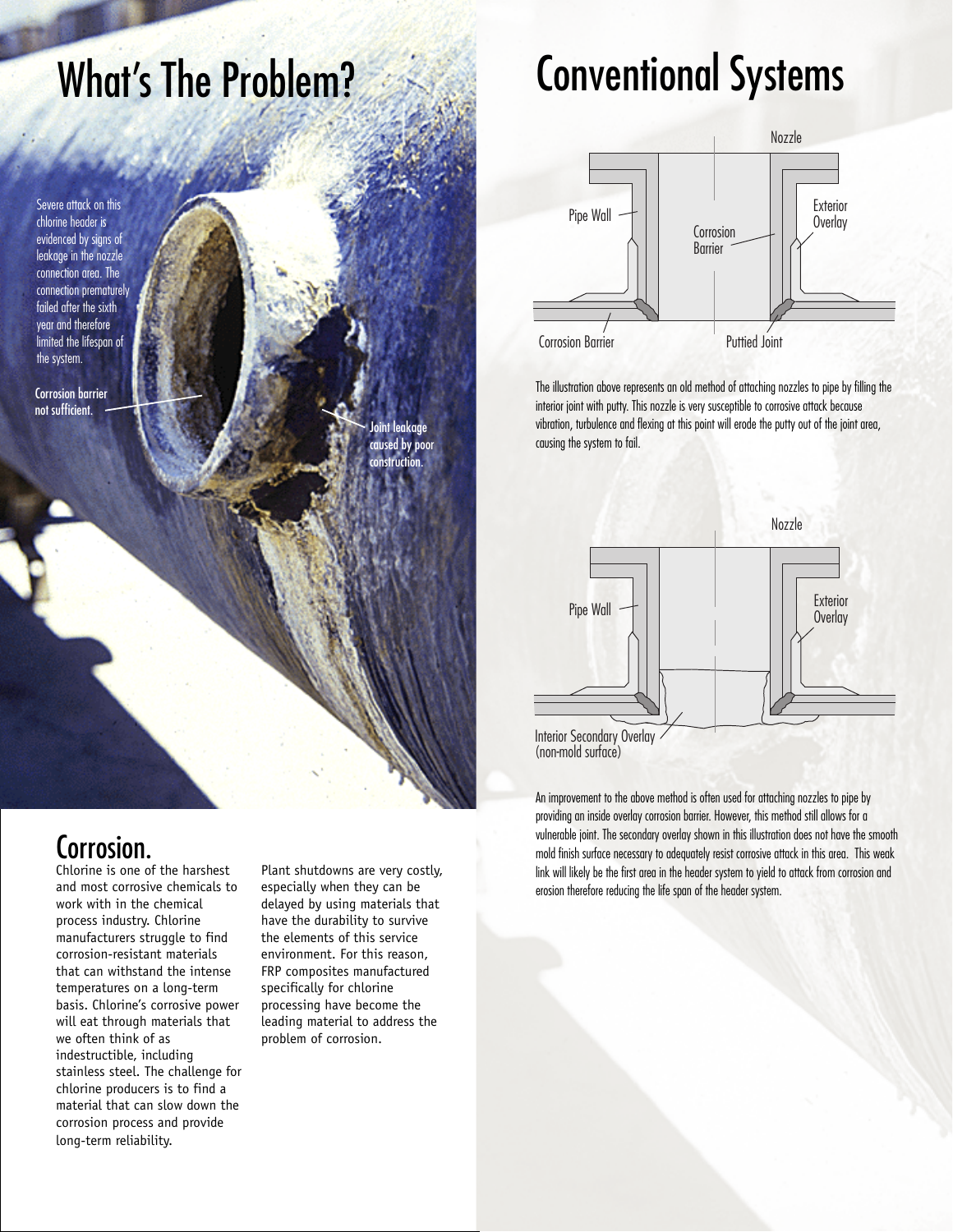Durable joint construction

Limited corrosive attack

## The Solution: Innovation with FRP.

## Exceeding Industry

**Expectations.** After more than a decade of use, Fibrex's chlorine IntegraSystems™ are holding up even longer than expected. This system, installed in 1985 with a 250 mil corrosion barrier, didn't require replacement until 11 years later–in May, 1996. But that was the first generation of the Integra-Nozzle™ systems. Even with such encouraging results, Fibrex has doubled the thickness of its corrosion barriers (from 250 to 500 mils) and has updated its award-winning "seamless" technology. As a result, Fibrex IntegraSystems are finding their way into more and more hot, wet chlorine environments. Because they last.

### 11 Years of Reliability.

The intense attack of chlorine gas to the interior of a header is evident here. Yet this Integra-Nozzle<sup>™</sup> connection withstood the attack and allowed this header to reach its maximum service life.

### Increasing the Life Span of

Your System. Over the past 14 years of supplying FRP to the chlorine industry, Fibrex has seen what is needed and responded by developing FRP pipe and duct with an increased life span.

Fibrex developed an innovative nozzle system called the Integra-Nozzle™. The Integra-Nozzle design reduces the effects of chemical attack at the tee joints in duct/header systems manufactured for wet chlorine gas at over 200 degrees Fahrenheit. Along with the Integra-Nozzle, Fibrex custom manufactures FRP systems with thicker, resin-rich corrosion barriers for increased durability and longer life spans.

### Experience and Knowledge.

FRP by itself is not enough. Historically, fiberglass duct components have been assembled into a header system with inadequate assembly procedures and insufficient corrosion barriers. Fibrex fiberglass IntegraSystems however, incorporate thick resin-rich corrosion barriers for superior chemical resistance. Utilizing the unique combination of FRP expertise and chlorine industry experience, Fibrex has demonstrated that FRP can provide a lifespan in the range of 10 to 20 years.



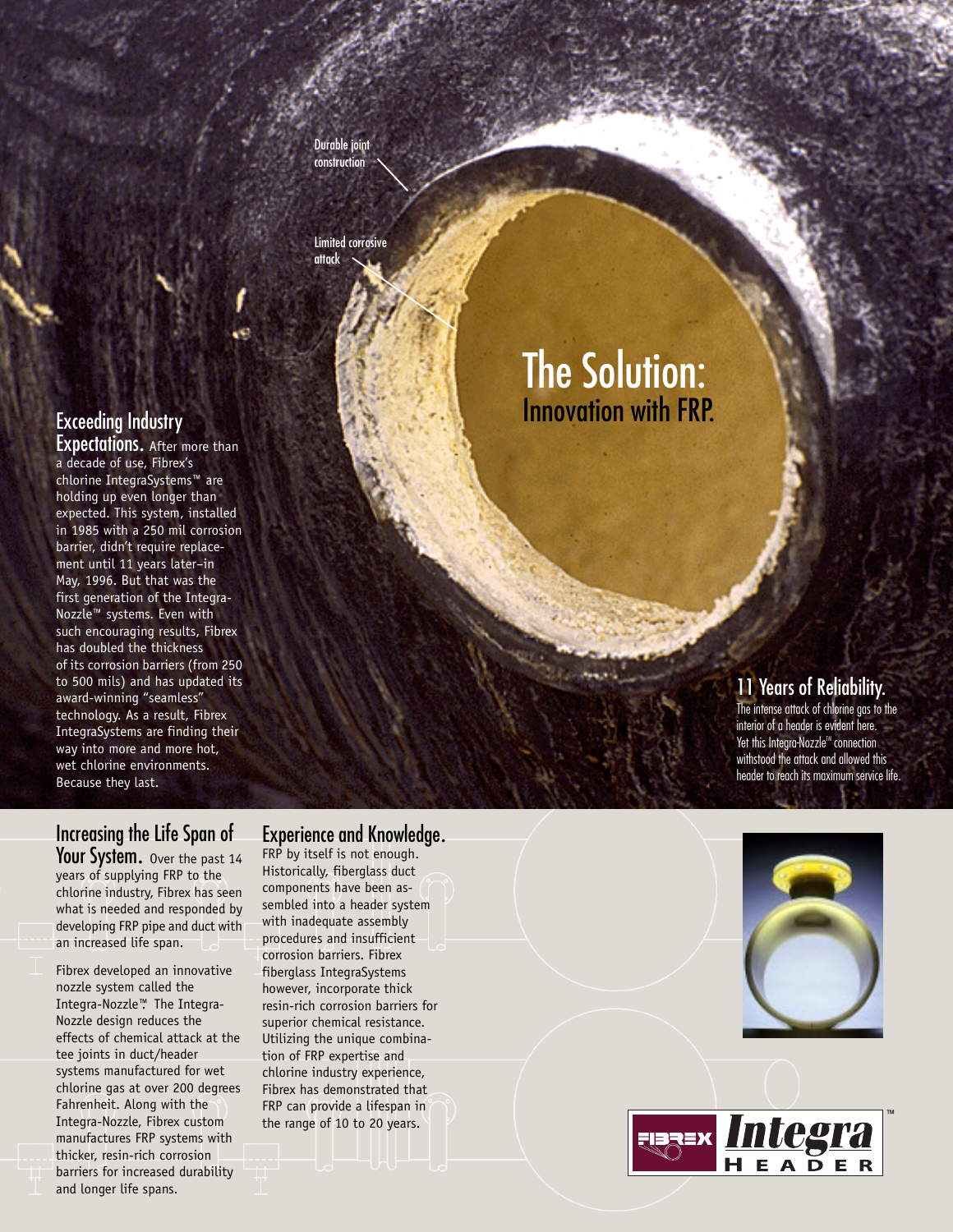## Fibrex IntegraHeader™ FRP Components That Make a Difference

Unflanged

2" – 12" diameter nozzles (flanged or unflanged). Note: nozzle/header diameter ratio must be 3:1 or greater.

Flanged

Minimum 1 ½" radius to reduce gas flow turbulence and structural stresses.



The Integra-Nozzle is unique because of its smooth, large-radius transition

The Integra-Nozzle<sup>™</sup>

• Reduction in the turbulence of the gas flow

rich corrosion barrier. The Integra-Nozzle design eliminates the need for vulnerable fabricated tee joints–traditionally a weak link subject to corrosive attack at cut edges below secondary bonded joints. In contrast, the Integra-Nozzle provides a "seamless" connection and an uninterrupted corrosion barrier, without putty-filled voids.



12"– 48" diameter headers. Non-standard sizes available.

0.500" thick resin-rich corrosion barrier is standard. (0.250" thick corrosion barrier is optional for processes operating below 185° F.)

• Reduction of physical stresses at the juncture of nozzle and header The Integra-Joint™

In case that wasn't enough, Fibrex went on to develop the Integra-Joint so that flanged header sections could be provided with the same "seamless" connection between the flanges and the main header duct, eliminating the conventional "butt-and-strap" joint.

## **Pera**

The Integra-Joint is a "seamless" connection with a continuous resin-rich corrosion barrier. Although straight joints do not have quite the history of premature failures as nozzle connections, secondary overlays on joint interiors clearly do not resist corrosion as well as the mirror-smooth, resin-rich surface of molded laminate. With the Integra-Joint, flange to header connections are essentially "invisible"

to chlorine gas and provide the maximum possible corrosion resistance.

Fire retardant structural laminate

IntegraSystem, IntegraHeader, Integra-Nozzle, and Integra-Joint are trademarks of Fibrex Corporation.

A typical fiberglass corrosion laminate consists of two distinct layers, the resin-rich corrosion barrier on the inside of the duct and the higher-glass-content structural laminate behind it. The structural laminate

Many in the chlorine industry recognized this problem. As a result, Fibrex responded to this need with the Integra-Nozzle, a clear improvement over traditional nozzle-to-header attachments. The Integra-Nozzle, solves several

problems at once and provides the following advantages to contribute to longer service life:

• Continuous resin-rich corrosion barrier between inner surfaces of duct and nozzle

is less resistant to corrosion and must be completely protected by the corrosion barrier. This protection has been difficult to achieve using traditional methods of joining component parts together into a header system. The connection joining nozzles and the main header duct has historically failed prematurely due to the interruption of the corrosion barrier at this point, allowing the gas to attack the structural laminate.

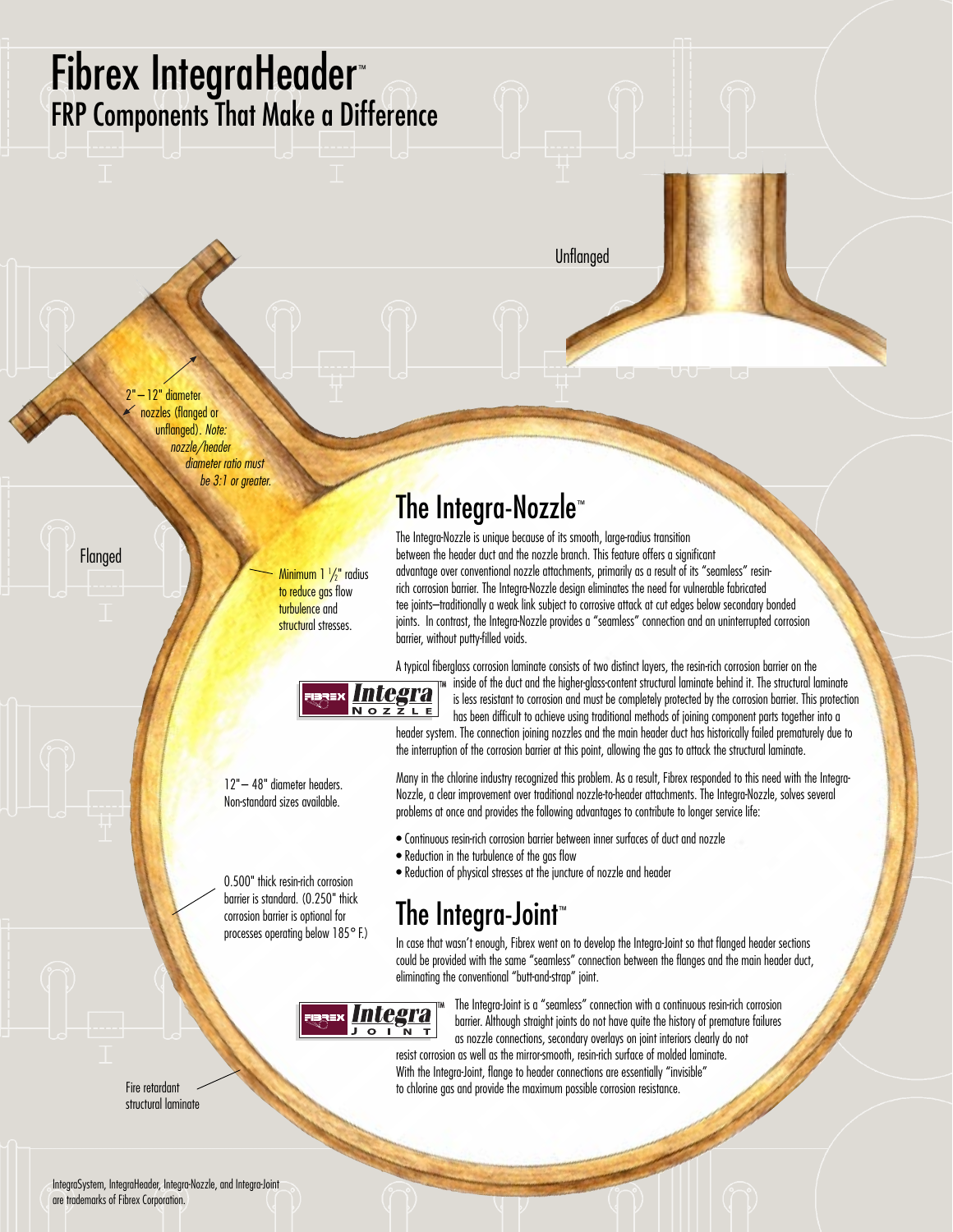## Design Data

|                |                |                                       |                      | <b>Fixed Headers</b>             |                             |                         | <b>Expanding Headers</b>              |                      |                                            |                             |                                |
|----------------|----------------|---------------------------------------|----------------------|----------------------------------|-----------------------------|-------------------------|---------------------------------------|----------------------|--------------------------------------------|-----------------------------|--------------------------------|
|                | Diameter (in.) | <b>Total Wall</b><br>Thickness (in.)* | Unit<br>Weight (lb.) | Allowable<br>Vacuum (in. $H20$ ) | Allowable<br>Pressure (psi) | Allowable<br>Span (ft.) | <b>Total Wall</b><br>Thickness (in.)* | Unit<br>Weight (lb.) | Allowable<br>Vacuum (in. H <sub>2</sub> 0) | Allowable<br>Pressure (psi) | <b>Allowable</b><br>Span (ft.) |
| <b>Nozzles</b> | $\overline{2}$ | 0.62                                  | 3.00                 | n/a                              | 180                         | n/a                     | 0.69                                  | 3.48                 | n/a                                        | 285                         | n/a                            |
|                | $\mathbf{3}$   | 0.62                                  | 4.14                 | n/a                              | 120                         | n/a                     | 0.69                                  | 4.77                 | n/a                                        | 190                         | n/a                            |
|                | $\overline{4}$ | 0.62                                  | 5.28                 | n/a                              | 90                          | n/a                     | 0.69                                  | 6.05                 | n/a                                        | 143                         | n/a                            |
|                | 6              | 0.62                                  | 7.56                 | 188.5                            | 60                          | n/a                     | 0.69                                  | 8.62                 | n/a                                        | 95                          | n/a                            |
|                | 8              | 0.62                                  | 9.98                 | 79.0                             | 44                          | n/a                     | 0.69                                  | 11.35                | 318.8                                      | 70                          | n/a                            |
| <b>Headers</b> | 10             | 0.69                                  | 13.92                | 162.2                            | 56                          | 11.4                    | 0.75                                  | 15.35                | 371.4                                      | 74                          | 12.0                           |
|                | 12             | 0.69                                  | 16.48                | 94.2                             | 47                          | 12.4                    | 0.75                                  | 18.17                | 213.4                                      | 62                          | 13.0                           |
|                | 14             | 0.69                                  | 19.05                | 59.3                             | 40                          | 13.3                    | 0.75                                  | 20.99                | 134.4                                      | 53                          | 13.9                           |
|                | 16             | 0.69                                  | 21.62                | 39.6                             | 35                          | 14.1                    | 0.75                                  | 23.80                | 90.1                                       | 47                          | 14.8                           |
|                | 18             | 0.69                                  | 24.19                | 27.7                             | 31                          | 14.9                    | 0.81                                  | 29.07                | 120.6                                      | 51                          | 16.1                           |
|                | 20             | 0.69                                  | 26.76                | 20.2                             | 28                          | 15.6                    | 0.81                                  | 32.14                | 88.1                                       | 46                          | 16.9                           |
|                | 24             | 0.69                                  | 31.89                | 11.6                             | 24                          | 17.0                    | 0.88                                  | 42.01                | 93.7                                       | 47                          | 19.0                           |
|                | 30             | 0.69                                  | 39.60                | 6.0                              | 19                          | 18.9                    | 0.88                                  | 52.08                | 48.2                                       | 38                          | 21.1                           |
|                | 36             | 0.69                                  | 47.30                | 3.5                              | 16                          | 20.6                    | 0.88                                  | 62.15                | 27.7                                       | 32                          | 23.0                           |
|                | 42             | 0.76                                  | 61.15                | 5.6                              | 19                          | 23.3                    | 0.94                                  | 77.46                | 27.2                                       | 31                          | 25.2                           |
|                | 48             | 0.76                                  | 69.73                | 3.7                              | 16                          | 24.9                    | 0.94                                  | 88.28                | 18.2                                       | 28                          | 26.9                           |
|                | 54             | 0.84                                  | 87.52                | 5.9                              | 19                          | 27.5                    | 1.00                                  | 106.05               | 18.8                                       | 28                          | 28.9                           |
|                | 60             | 0.84                                  | 97.10                | 4.3                              | 17                          | 28.9                    | 1.00                                  | 117.61               | 13.7                                       | 25                          | 30.4                           |

NOTES: 1. Allowable vacuum is based on a 5:1 safety factor with no stiffeners. If greater negative pressures are anticipated, external stiffeners can be added.

2. Vacuum, pressure and span ratings are based on structural wall only and do not include any consideration of the 0.500" thick corrosion barrier.

1-5/8 2-1/2

3. Header duct should always have adequate saddle support to avoid point loading.

4. Allowable spans are based on 0.5" deflection and allow for approximately 1" of condensate in the bottom of the header duct.

4 6

\* 5. Increased wall thickness may be recommended for reasons specific to a particular installation.

## Fitting Dimensions



Flanges



Reducers







 $L=2-1/2$  ( $D_1 - D_5$ ) 2. Formula for eccentric offset  $E=D_L-D_S$ 

### Elbow Dimensions Flange Dimensions

| ID<br><b>Nominal</b><br><b>Diameter</b> | OD<br><b>Outside</b><br><b>Diameter</b> | <b>Number</b><br>of<br><b>Holes</b> | <b>Diameter</b><br>of<br><b>Holes</b> | BC<br><b>Bolt</b><br>Circle | T<br><b>Thickness</b> | Stub<br>Length |
|-----------------------------------------|-----------------------------------------|-------------------------------------|---------------------------------------|-----------------------------|-----------------------|----------------|
| 2                                       | $6 - 1/2$                               | 4                                   | 3/4                                   | $4-3/4$                     | 3/4                   | 8              |
| 3                                       | 8                                       | $\overline{4}$                      | 3/4                                   | $\overline{6}$              | 3/4                   | 8              |
| 4                                       | $9 - 1/2$                               | 8                                   | 3/4                                   | $7 - 1/2$                   | 3/4                   | 8              |
| 6                                       | $11-1/2$                                | 8                                   | 7/8                                   | $9 - 1/2$                   | 3/4                   | 8              |
| 8                                       | 14                                      | 8                                   | 7/8                                   | $11-3/4$                    | 3/4                   | 8              |
| 10                                      | $14-3/8$                                | 12                                  | 7/16                                  | 13                          | 3/4                   | 10             |
| 12                                      | $16 - 3/8$                              | 12                                  | 7/16                                  | 15                          | 3/4                   | 10             |
| 14                                      | $18-3/8$                                | 12                                  | 7/16                                  | 17                          | 3/4                   | 10             |
| 16                                      | $20 - 3/8$                              | 16                                  | 7/16                                  | 19                          | 1                     | 12             |
| 18                                      | $22 - 3/8$                              | 16                                  | 7/16                                  | 21                          | 1                     | 12             |
| 20                                      | $24 - 3/8$                              | 20                                  | 7/16                                  | 23                          | 1                     | 12             |
| 24                                      | $28 - 3/8$                              | 20                                  | 7/16                                  | 27                          | 1                     | 12             |
| 30                                      | $34 - 3/8$                              | 28                                  | 7/16                                  | 33                          | 1                     | 12             |
| 36                                      | $40 - 3/8$                              | 32                                  | 7/16                                  | 39                          | 1                     | 12             |
| 42                                      | $46 - 3/8$                              | 36                                  | 7/16                                  | 45                          | $1 - 1/4$             | 16             |
| 48                                      | $54 - 3/8$                              | 44                                  | 9/16                                  | 52                          | $1 - 1/4$             | 16             |
| 54                                      | $60 - 3/8$                              | 44                                  | 9/16                                  | 58                          | $1 - 1/4$             | 16             |
| 60                                      | $66 - 3/8$                              | 52                                  | 9/16                                  | 64                          | $1 - 1/4$             | 16             |

NOTE: 2" through 8" diameter nozzle flanges are ANSI B16.5 class 150 drilled hole pattern. 10" through 60" diameter header/duct flanges are NBS PS 15-69 duct flange drilled hole pattern.

NOTE: Elbows 42" in diameter and larger are mitered construction NOTE: 1. Formula for length of reducer: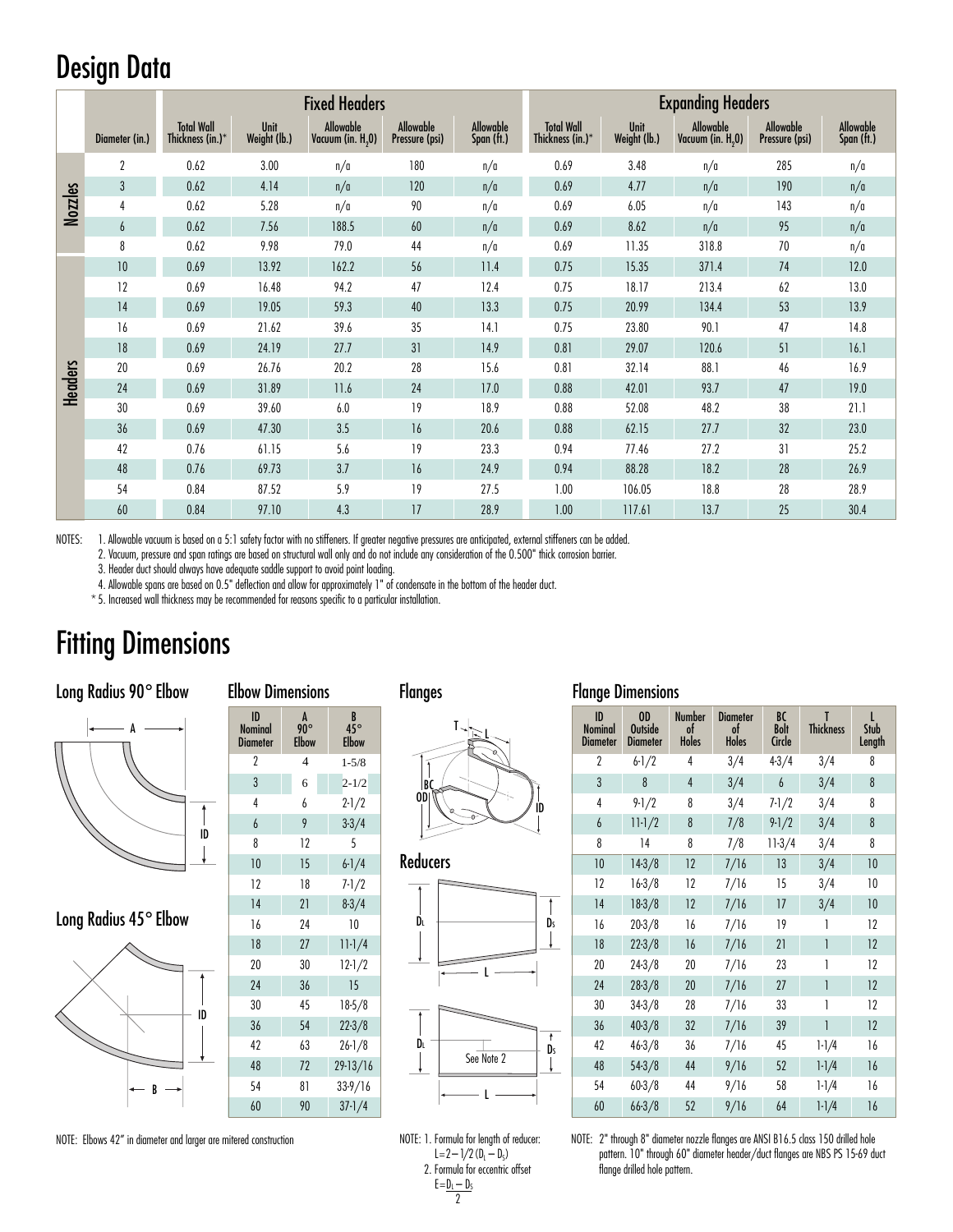## System Installation

Since ambient or slightly negative pressures are the norm for chlorine header systems, the IntegraHeader system is more than adequate to handle these conditions. Surrounding structural steel is usually more than adequate to provide appropriate support spans for the header without the need for additional consideration. Expansion is normally accommodated by one of the following two methods:

### Expanding Header

The header is allowed to expand with increased temperature. Direction of expansion is controlled by establishing anchor points. The header may be anchored at one end and allowed to grow in the opposite direction or anchored at a mid-point and allowed to grow in both directions. In either case, Fibrex recommends the use of sliding supports with graphite or other anti-friction surfaces to permit

unrestrained axial movement of the header. Guide supports are also provided at appropriate intervals to prevent lateral movement. (See Guide Spacing Table.) The duct connecting the chlorine cells to the header nozzles must have adequate flexibility to accommodate the axial travel of the header nozzles as the header expands.



### Fixed Header

The header is installed with expansion joints. These are located to divide the header into substantially shorter sections, each one of which expands a much smaller incremental amount. This configuration substantially reduces the potential for problems at the connection points between header nozzles and chlorine cells resulting from the axial movement of the header. Supports can be fixed on the structural steel and the header allowed to move axially on the supports.

All supports, whether fixed or sliding, must be adequate to prevent point loading of the header. Several types of supports are available from Fibrex or customer's existing supports can be reviewed for adequacy.

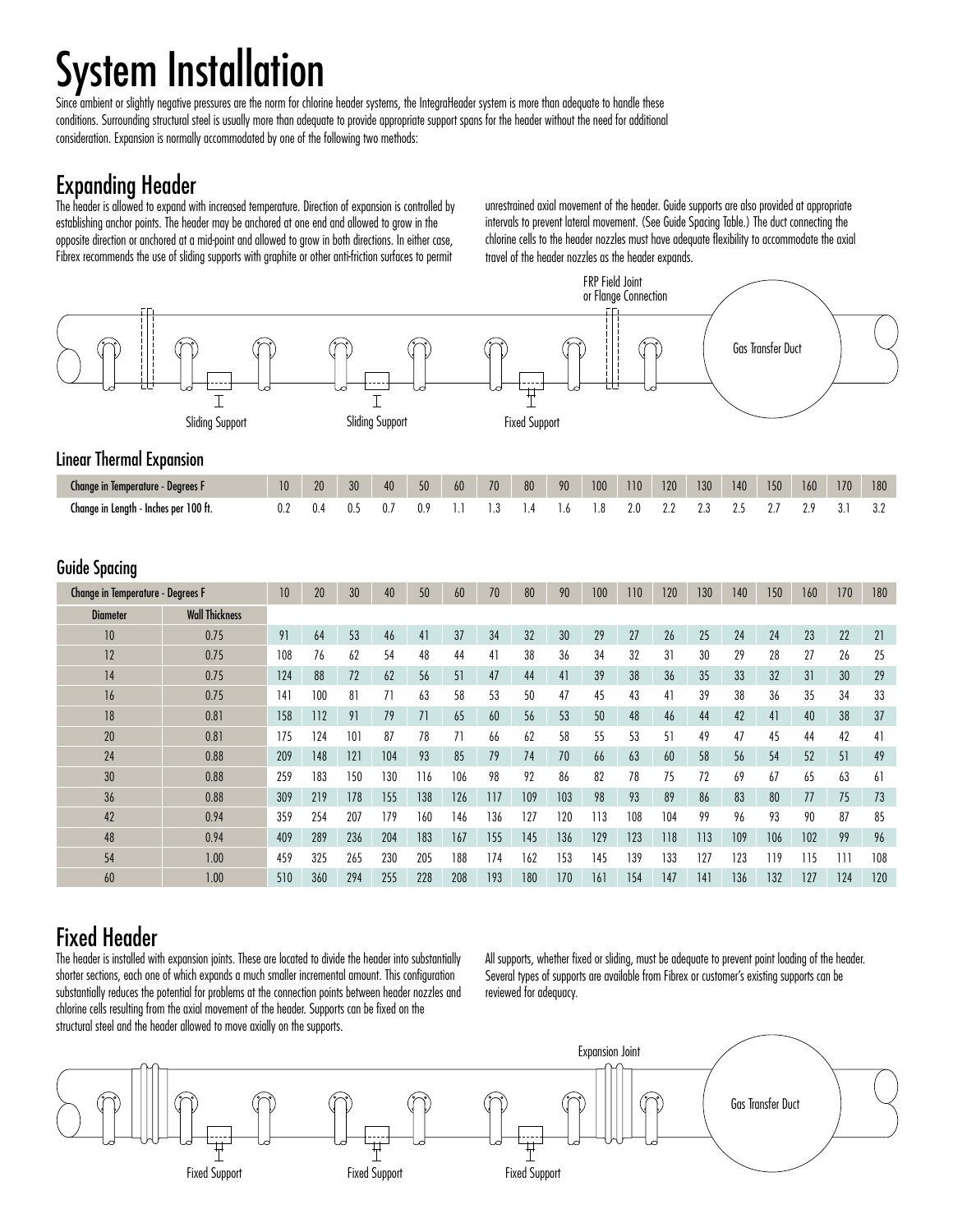## Accessories



### Expansion Joints

Teflon\* expansion joints limit the expansion of a header system in multiple sections so that the connection points between header nozzles and chlorine cells line up. This joint will allow for 2" axial expansion in the FRP duct and operates at up to  $+/- 2"$  WC pressure and 210 degrees Fahrenheit. The expansion joints are available in all standard nominal sizes, from 4" through 60" diameter.



#### Flexible Connectors

The flexible connectors allow for the misalignment between the chlorine cells and the header nozzles caused by expansion and contraction. PTFE flexible tubing connectors are available with backing flanges in all standard nominal sizes up to 6" diameter.

#### Fixed Supports

Fixed supports anchor the header system to prevent excessive movement. These supports are not attached to the duct but are provided with a neoprene cushion to ensure full contact between the duct and the support. Each section of duct is typically banded to the center support and allowed to slide axially in the adjacent supports when expanding or contracting. These supports are available in either FRP or painted steel.



#### Sliding Supports

FRP sliding supports are designed to accommodate the axial expansion and contraction of a header system that has been anchored in one primary location. These supports utilize integral, anti-friction bearing plates to permit the header to slide easily without imposing point loads or causing abrasion to the FRP duct. To prevent

lateral movement, side plates are used intermittently throughout the system. The supports are manufactured as a permanently attached part of the duct at locations to match the availability of supporting structural steel. Anchor bolt lugs can also be substituted for bearing plates where an occasional fixed support may be required.



### CorrosionProbe™

The CorrosionProbe serves as an indicator of the remaining service life of the chlorine header. This probe allows the corrosive attack on the resin-rich corrosion barrier of the header to be monitored on an ongoing basis. The CorrosionProbe can be manufactured with an identical laminate to the header wall and is easily removed, inspected and replaced during plant outages. For testing alternative resin and laminate systems this probe offers a convenient and cost-effective way to measure the corrosive attack. The CorrosionProbe utilizes standard diameter nozzles and can be placed strategically in a number of locations throughout the system.



### Chlorine Duct Seal Pot

The chlorine duct seal pot captures gas bursts from the system and removes the chlorine in a scrubber before releasing the gas into the air. Seal pots are manufactured utilizing the same highly corrosion-resistant laminate as the chlorine header duct. Standard sizes and configurations are available to meet the capacity requirements of each individual system. They include customized nozzles, manholes and other attachments. All configurations employ a shell flange to permit easy access to the interior of the unit.



\* Teflon is a registered trademark of E.I. DuPont Company.

\* CorrosionProbe is a trademark of Fibrex Corporation.